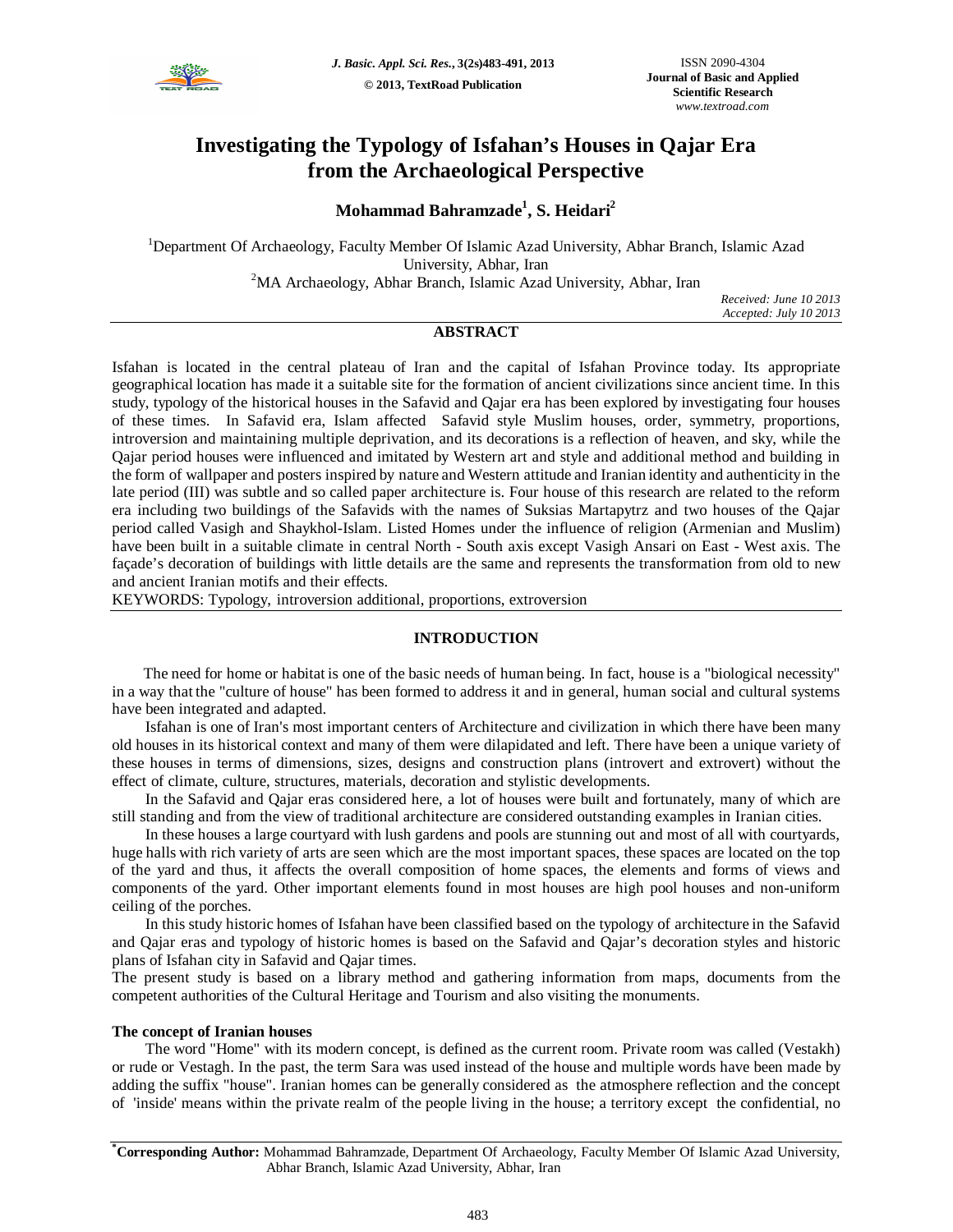one has the right to enter it. Iranian house was a place where residents could relax and regain the lost calmness in the day. In the most desirable state, this location was a quiet place for family gathering or meeting. House, is where all childhood starts; the point where every human experience begins and understanding formation and vision of the world. Home is where he spends the rest time and probably spends most of his time age in there and this is why, among all kinds of architecture, the house is the most important, familiar, and in the most intimate of them.

#### **Isfahan homes in Safavid era**

Isfahan's Safavi houses are divided in two periods in terms of construction time. The first period Safavid houses are the houses which were built while choosing Isfahan as the capital, in the year 1000 AH to the end of the Safavid Shah Abbas II. Most of the remaining houses of this period are available in Julfa neighborhood. These houses are very lofty, and palace-like and impressive. At the height of the economic the political boom, the town of Julfa were built. Most of these magnificent homes were located between Nazar Street and the river,which had been destroyed throughout the history and few of them like Johnny home (Martha Peters) have remained. Coincided with the reign of Shah Abbas II and his decree that forced the withdrawal of all Armenian Christians to settle in the town of Julfa (Transfer of Armenians of Iravan and Tabrizi form Shams Abad and Abbas Abad to Julfa, occurred approximately 60 years after the construction of Julfa town and then the building of Iravani and Tabrizi neighborhood) Many treasured houses were built by Armenian immigrants(such as Suksias homes), the architecture of the house has some differences from primary houses due to cultural differences, between Julfa Armenians and Tabriz Armenians.

Home of the second Safavid period, and at the end of the Safavid and at the time of Shah Sultan Hossein Safavid, second style of the house is formed, homes built in this era do not have the glory, grandeur of the first homes and are mostly in the north (the Muslim) and the remaining samples can be Akhavan Kharrazi house, the house of Haji Munir Sadeghi.

#### **The features of the Safavid Home include:**

#### A) architectural features

Houses are often introversive (some extroversive samples), and own an overall symmetry of the facade and plan. From the three divisions of the plan and façade (total plan and facade) and in details (Yekish view of room) have been used, each side of the middle part is more outstanding in terms of length, height and trim. Usually the main view of the building is placed in the southern part of the ground and the summer settlement is more.

The central hall in a cross form with dome ceiling is usually the height of two floors and accessing it and adjacent rooms is done by the two shoes room (corridor). Among the most outstanding elements of the Safavid era such as Ivan and the medial axis view are used (in some cases such as Suksias home, wooden porch with a flat roof, often with arches) and also mini-porch are built on the first floor facing the courtyard. It is noted that the porch located on the first floor. The Safavid house in Julfa is at the clear sky line, rectangular-shaped courtyard and the rooms are also usually rectangular (in some cases, such as Aqajan home, octagonal-shaped room can be seen) with the arc Tavizeh (such as arc 5 and 7) and Kalil in the facade. The doors and windows are dual horizontal (wooden coil) is placed between the two of them. Beveled 45 degrees along the outer edge of the arch can be seen (in monuments such as the Arch Index entries of Qapu). Usually the top the shelves, and at the confluence of the horizontal and vertical axes in the form of curve or arc-shaped, vertical communications and ladders are less insignificant. The highest of Safavid's door is shorter and wider than Qajar's doors.

#### B) Decorations

There is often a hierarchy in decorating the house. The central hall is perfectly decorated and in proportion to the distance from it, the trim levels will be reduced. In important parts of the building, the decorations were used with less detail and narrower than of the Qajar period. In this period, quite impressive decorations were made at low work and glorious (very high value ideas). The value of the exercise is high in Qajar period and a huge amount of work has been done on the exterior facade (facing the courtyard) of brick mosaic ornaments (arabesques and geometric form) on the back side and the front entrance arches and houses. Using a rectangular frame features can be seen in surrounding garden walls (rather than curved) the natural color of the bodies was also used in yard materials (stone, wood, soil) and in Julfa, Simgol Ochre has been used in some homes. Chinese chess networks and nodes, often geometric designs (geometric networks) are often used in sash windows, windows, fences (usually around Chahargol).

In interior façade, the array of decorations of molded, sculpted, brickwork, plastering and painting on canvas (inspired by European art) were used; it should noted that interior decoration of rooms Predominantly King's room,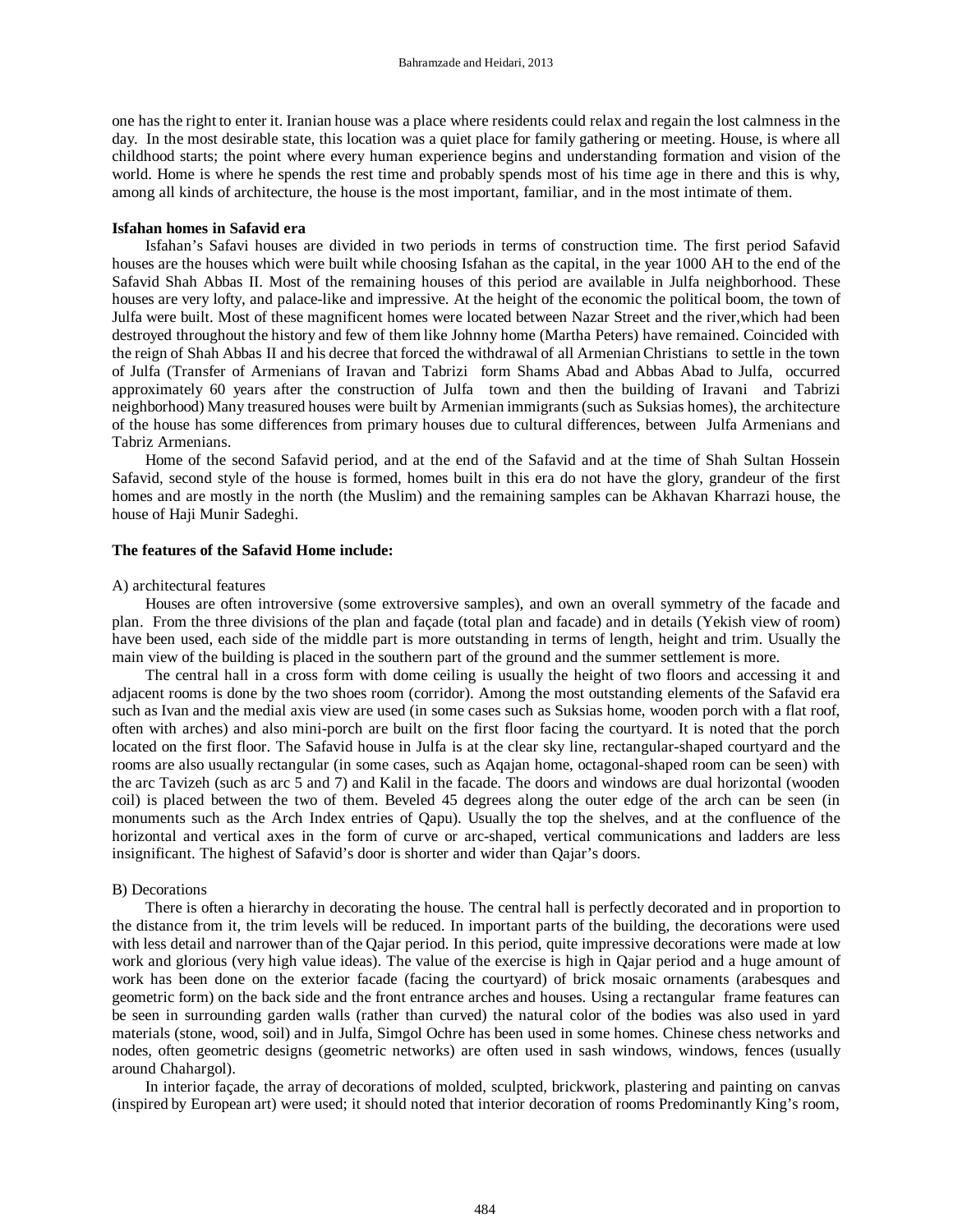because most of Armenians and their relationship with the West, includes human images of Armenian leaders, Europeans adapted to the style of Dutch painter (address details) and Iranian. Ochre Simgol was also used to decorate the home of the Safavid in Julfa.

#### C) Structure

Arched ceilings and in a variety of shapes (domes, arches, Tavizeh) have often been used which were commonly decorated with the patterns (the mostly decorative in houses) and Mogharnas. The flat roof of the porch as low as Suksias have been used in some parts. Also Karbandy was used in transferring area of domes.

The main building material of Isfahan's houses is mud brick and because of the cost and difficulty of preparation, the brick was very weakly used (in some parts of façade of houses, the brick was used in Julfa).

The dimensions of mud brick and baked brick of walls are 5 x 24 cm. The bundle of wood packaging was used in building houses. Using Peimon was common in the course of construction.

#### **Isfahan's Qajar Houses**

During the Qajar period the elites of market gained strength and thus, remarkable objects in this period was done by the chiefs and some clerics. In constructing magnificent house, Qajar architecture that reflects its features Manifested in the architecture of the house which many researchers believe to be the culmination of Iranian architecture in considering space. In the period of Qajar great transformation was happening in Iran and that was the effect of the West on the art and architecture of Iran unilaterally. Due to the remoteness of Iran from the global developments much time has been predominantly spent for decorating king's room. This was the reason of a very high artistic value fo decorations in this period and the building was itself like a miniature (for example, the house of the Imam home).

According to some experts, the most important architectural feature of the architecture of the Qajar houses miniaturization of the porch (seeing details in the architecture of houses) which means that the architecture itself is seen as decoration. In the architecture, the work has been considered as a decorative object that each part of it, such as windows and doors owns much art, small colored states with a decorative load. The major difference between the Safavid and Qajar homes is in size, type and amount of decoration. It should be noted that in the late Qajar and along with the Iranian familiarization with the trappings of modern technology such as wallpaper to reduce costs and save time by using photos and wallpaper in a number of historic homes (like Colonel Wathiq House and leather) can be observed. In the course of the Iranian familiarization with western furniture, which can be seen in some homes, like Amin home, Isfahani artists attempted to build furniture in the form of folding chairs attached to the wall. Since the Qajar time and with the growth of market elite, empowering Clergymen and chiefs of villages, building of outstanding houses began (after nearly a century). There are great examples of Qajar houses throughout the city. In terms of construction, the houses are divided in three categories (home of the first, second, third period) and the segmentation criterion occurs at the homes of three Qajar era, including different architectural structures (often in the form of the vaulted roof, flat place falls) and ornamentation. It should be noted that in all the Qajar houses built with a variety of models, there is a strong link with the previous tradition and architectural principles are similar to each other. Many elements, such as the vestibule, corridor and a central courtyard houses were completely continuation of earlier traditions, even in various spaces dedicated to houses around the courtyard, there is not much difference from past experiences. The idea of creating a yard over yard, which is seen in Qajar's mosques such as in the mosque of Seyed Shah was common as seen in Qajar houses.

Qajar houses period I (called Isfahani style houses):

The houses built in the first Qajar period (coinciding with the reign of Agha Mohammad Khan – Fath Ali Shah - Mohammad Shah) were affected by mainstream of politics, and economies of that period. This period coincided with the Ministry Mirza Hossein Khan Sadr Isfahani (Nazemodowleh), a thriving city of nearly a hundred years of the recess, this period was along with constructing magnificent public and private buildings (in the recess of Safavid, changing the capital until Qajar era personal monument were not built) remained homes that are indicative of this period, are such as Meshki, Imams, Col. Haji Rasoulian Haqiqi houses) and the collection of Khorasgan khan. Generally, houses built in this period, are very similar in the organization of space and architecture to the Safavid houses, but the impact of live painting in their decorations can be seen. The features of first Qajar era homes include:

#### **Qajar Houses Period II**

The houses were built in the second Qajar period (coinciding with the reign of Naseredin Shah, Mozafaredin Shah, Mohammad Ali until the constructional revolution) as the home of the first period, was affected by the ruling power in politics, the economy of that period. The most important historical features is the beginning of a massive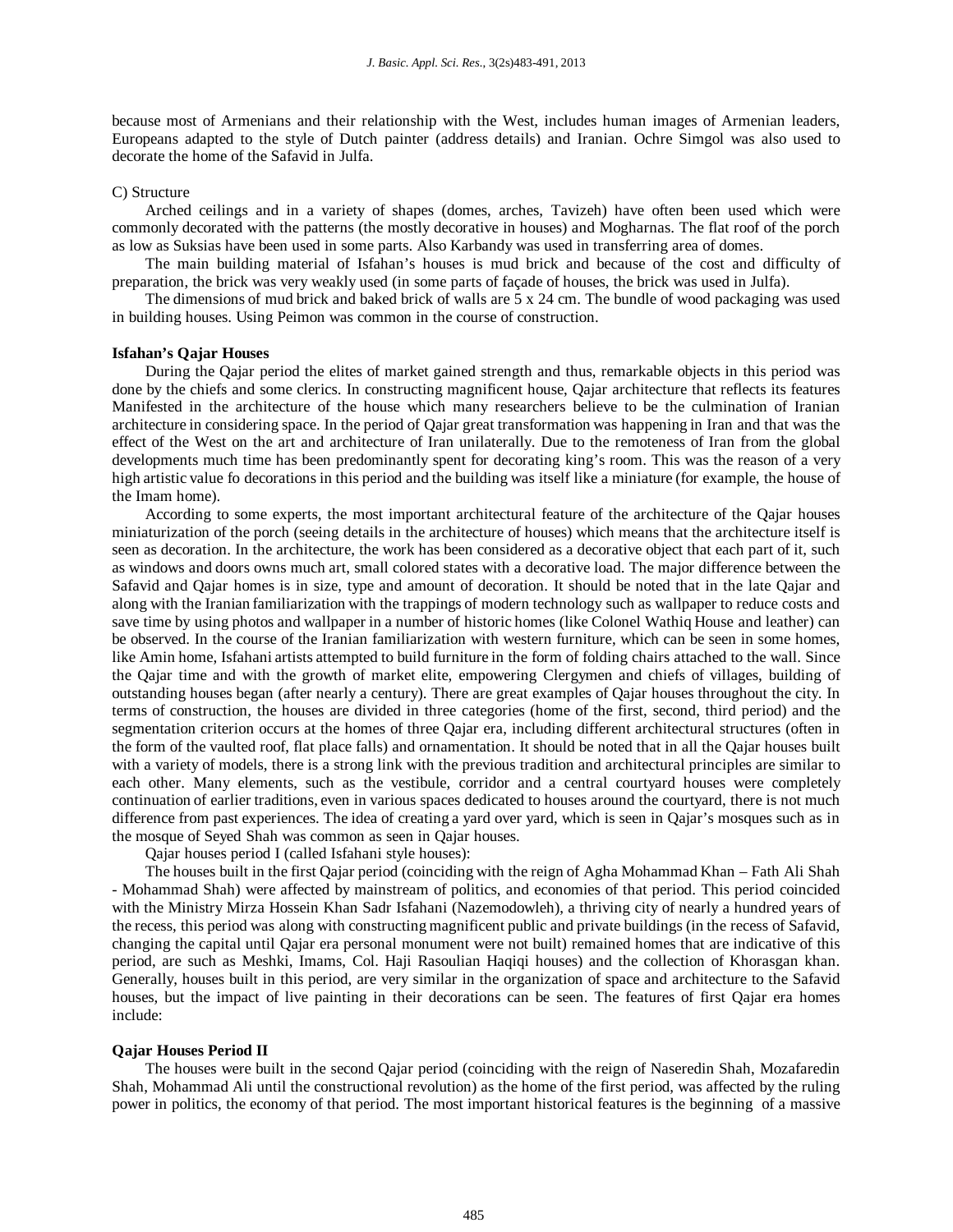and unilateral impact of west on Iran - encompassing art and architecture, which combines traditional architecture with classical architecture of West. Initially, these effects were seen in decorating Isfahanian homes. Among the remained houses of this period, the Imam Jome and Qazvinian houses can be noted.

## **Qajar Houses Period III (well-known as Kordi)**

Third era houses, considered with the victory of the Constitutional Revolution and the rule of deposed Sultan's and representative of Bakhtiari in Isfahan. The similarity of the homes built in this period with the Castle Bakhtiari (The Khansluxurious homes enjoying the amenities of local experts and Isfahani artists). In areas were seen such as where the climate is high altitude snow in snowy areas, in high bed made by rock. (Capillary cut) in the lower parts animals and humans at the top of the housing were settled. Some believe in the appellation of Kurdish with the meaning of cattle. Kurdish model homes or homes with mountain areas model have the two parts of the winter stay and summer stay roof put on each other. In the third period of Qajar by building houses on the northern side, the desired result is obtained and building these houses got popular. It was also the first shots of the exotic tastes (much attention paid to the views of the courtyard) is revealed in façades and the design and organization of interior space were affected, but the emphasis is still on maintaining the traditional architectural roots. The architecture of houses of this period, in some areas, home builders are to pay a reasonable review and analyze the existing problems in new ways to make the home space emanated; Among the most prominent third period houses doctor Mrs. Alam, Golparvar, Nilforooshan and Habib Abadi houses can be noted.

| The main features of Qajar houses in three periods are summarized in the following table: |  |  |
|-------------------------------------------------------------------------------------------|--|--|
|                                                                                           |  |  |

| of<br><b>Examples</b><br><b>indicators</b>                                     | <b>Decorating</b>                                                                                  | <b>Structures</b>            | <b>Architecture</b>                                                                                                                                                                                                                 | <b>Period</b>                                                                        |
|--------------------------------------------------------------------------------|----------------------------------------------------------------------------------------------------|------------------------------|-------------------------------------------------------------------------------------------------------------------------------------------------------------------------------------------------------------------------------------|--------------------------------------------------------------------------------------|
| Sheikhol-eslam<br>Haqiqi<br>and<br>houses                                      | Using<br>shading<br>lively<br>colors<br>The use of perspective                                     | Often arched                 | Introverted<br>The clear sky line                                                                                                                                                                                                   | The first (Safavid style)                                                            |
| Many<br>of<br>Isfahan's historic<br>homes<br>Mollabashi home<br>Malek vinevard | Influenced by Rococo art flat<br>decorations are getting common<br>(less use of bulky decorations) | Often flat                   | Mostly<br>introverted<br>(central)<br>courtyard)<br>The clear sky line<br>(organized)<br>Extroverted<br>according<br>the<br>internal<br>to<br>staircase to imitate the West)<br>Sky<br>(dulcimer,<br>Broken<br>line<br>half circle) | The<br>second<br>(most<br>significant<br>works,<br>culminating<br>space<br>creation) |
| Home of Doctor<br>Alam<br>Home of Amin                                         | Geometric and inspired by West<br>Using Western Furniture                                          | Flat<br>with<br>wooden beams | Introverted                                                                                                                                                                                                                         | <b>Ghajar</b><br>III (Kurdish)                                                       |

Table 1 Shows the general features of Isfahan's homes in Qajar's Era

Explored Houses A) Home of Martha Peters The oldest known owner 's name: Johnny (Gani)

Type of Construction: The Building is Type A The characteristics of Martha Peters' Home are summarized in Table 3.

| <b>Building</b><br><b>Joinery</b> | <b>Building</b><br>frame | <b>Decorating</b>                             | <b>Architecture</b>                                                                                                             | <b>Entrance</b><br>space         |
|-----------------------------------|--------------------------|-----------------------------------------------|---------------------------------------------------------------------------------------------------------------------------------|----------------------------------|
| <b>Brick</b>                      | <b>Brick</b>             | <b>Brick</b>                                  | Great<br>arches                                                                                                                 | <b>Propylaeum</b>                |
| Wood                              | Wood                     | Stud                                          | in<br>Double-door<br>wood                                                                                                       | <b>The entrance Gate</b>         |
|                                   | $\blacksquare$           | $-$                                           | No<br>vestibule                                                                                                                 | <b>Vestibule</b>                 |
| Mortar                            | <b>Brick</b>             | Simple                                        | main<br>Overlooking<br>the<br>courtyard                                                                                         | <b>Corridor</b>                  |
|                                   | $\overline{\phantom{a}}$ | $\overline{\phantom{0}}$                      |                                                                                                                                 | <b>Stone bench</b>               |
| <b>Brick</b>                      | <b>Brick</b>             | It is a palace                                | It has one yard                                                                                                                 | Yard                             |
| Plaster                           | <b>Brick</b>             | side<br>Tavyzeh<br>of                         | 1 - Mogharnas in central arch, arms by the 1 - the palace is the core of buildings<br>2 - a living room and dining room implies | The<br><b>Cross-form</b><br>Hall |
|                                   |                          | bergamot of Mogharnas<br>$2 -$<br>and<br>beds | the<br>guests                                                                                                                   |                                  |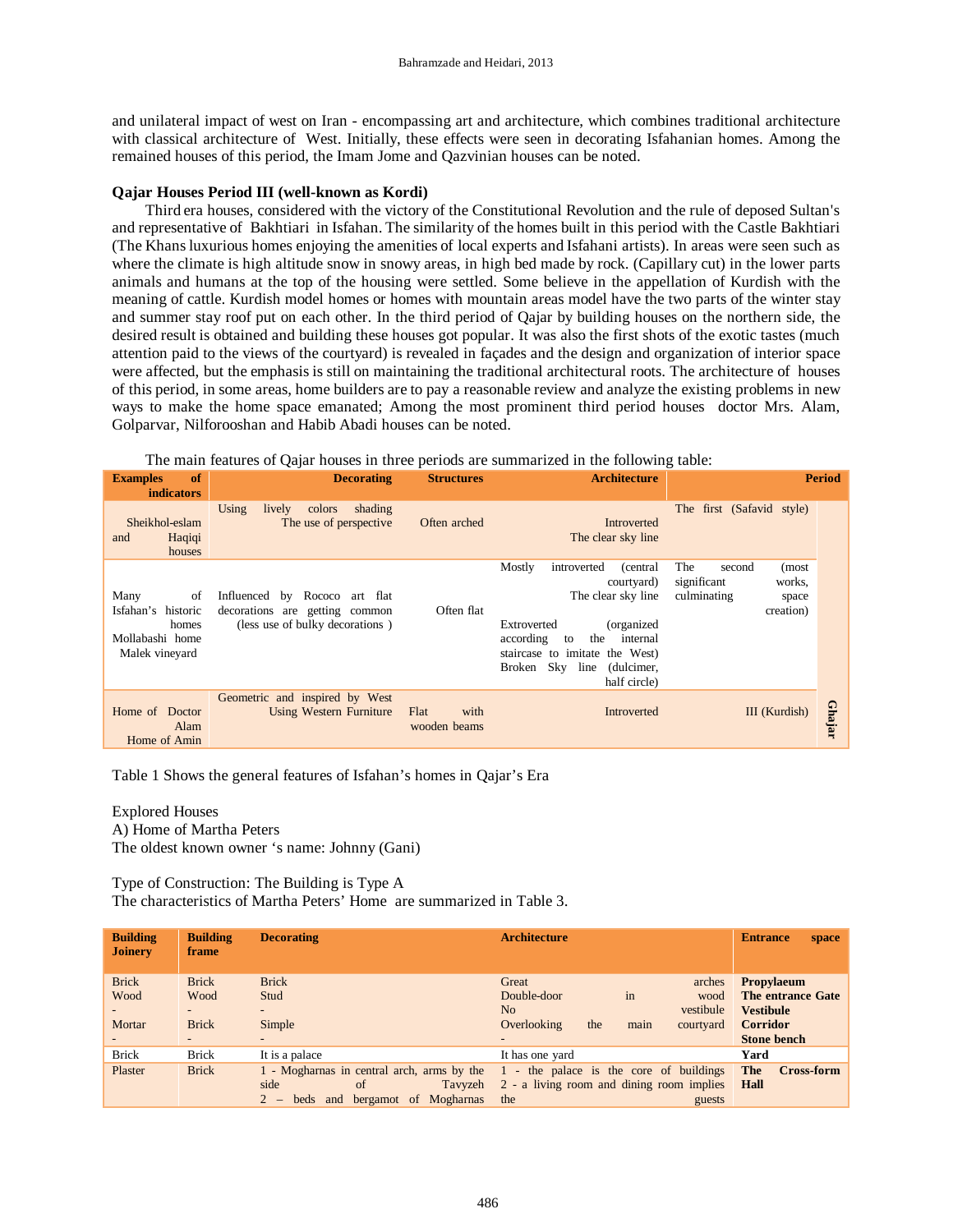|              |              | covered with small triangular or polygonal<br>mirrors.<br>3 - Hands-free acrography (geometric) on<br>Tavyzeh and entrance pillars few of the<br>have<br>wrought<br>mirror.<br>stars<br>4 – Cursive acrography with forms of<br>animals, birds, pine trees, cruse, pot and<br>plate<br>5 - wall paintings that seem to be Qajar<br>style. | 3 - Two penthouse: one on the main square,<br>at the intersection of the cross arm and the<br>other is made on the North arm<br>Flat roof along with Gylviy |                                                                            |
|--------------|--------------|-------------------------------------------------------------------------------------------------------------------------------------------------------------------------------------------------------------------------------------------------------------------------------------------------------------------------------------------|-------------------------------------------------------------------------------------------------------------------------------------------------------------|----------------------------------------------------------------------------|
|              |              | bursting                                                                                                                                                                                                                                                                                                                                  |                                                                                                                                                             |                                                                            |
| Plaster      | <b>Brick</b> | Highlight brick Moaragh and complex<br>geometrical patterns decorated acrography                                                                                                                                                                                                                                                          |                                                                                                                                                             | Ground<br>floor<br>rooms                                                   |
| Wood         | Wood         | and painting<br>1 - Decorative Mirrors, painting and -                                                                                                                                                                                                                                                                                    |                                                                                                                                                             | doors of Ground                                                            |
| Plaster      | <b>Brick</b> | adorned<br>acrography<br>are<br>$2$ – putative acrography, leaves, flower pots<br>Nanobarook<br>candlestick<br>and<br>and<br>Neomenosit of nineteenth century<br>used<br>3 - images of special style of the slim<br>peacock<br>against<br>flower<br>pots<br><b>Brick</b><br>lattice<br>window<br>from                                     |                                                                                                                                                             | floor<br>rooms<br><b>North</b><br><b>Eastern</b><br>Western<br>and<br>room |
| <b>Brick</b> | <b>Brick</b> | Clay brick and mortar                                                                                                                                                                                                                                                                                                                     | Made in the south porch floor                                                                                                                               | <b>Basement</b>                                                            |
| Plaster      | <b>Brick</b> | 1 - Decorative arcades made of Chinese<br>brick<br>knot<br>2 – upper wooden windows with complex<br>geometric patterns combined with a large<br>cross f polygonal designs.                                                                                                                                                                | having<br>beautiful<br>$\mathbf{1}$<br>arch<br>a<br>$\equiv$<br>$2$ – wooden-patterned windows                                                              | <b>Eastern Porch</b>                                                       |

Suksias's Home

The oldest known name of the owner: Suksias

Location: Tabrizi or Mahallat Neighborhoods

Built area (aristocratic) 240 sq m ground floor the upper floors of 207 square meters.

Orientation: The main facade facing north.

Type of construction buildings is of type B enclosed by side walls and two separate yards in the front and back of the house.

General characteristics of Suksias home are summarized in Table 4.

| <b>Building</b><br><b>Joinery</b> | <b>Building</b><br>frame | <b>Decorating</b>                                                                                                                                                                                                                                                                                                                                                                                                                                    | <b>Architecture</b>                                         |                                                                                                                                                                                                                                                                                                                                                                             |        | <b>Entrance</b><br>space |      |
|-----------------------------------|--------------------------|------------------------------------------------------------------------------------------------------------------------------------------------------------------------------------------------------------------------------------------------------------------------------------------------------------------------------------------------------------------------------------------------------------------------------------------------------|-------------------------------------------------------------|-----------------------------------------------------------------------------------------------------------------------------------------------------------------------------------------------------------------------------------------------------------------------------------------------------------------------------------------------------------------------------|--------|--------------------------|------|
| <b>Plaster</b>                    | <b>Brick</b>             | <b>Brick</b>                                                                                                                                                                                                                                                                                                                                                                                                                                         | Large                                                       | sunken                                                                                                                                                                                                                                                                                                                                                                      | arches | Propylaeum               |      |
| <b>Wood</b>                       | Wood                     | Metal<br>stud                                                                                                                                                                                                                                                                                                                                                                                                                                        | double-door                                                 | in                                                                                                                                                                                                                                                                                                                                                                          | wood   | The                      | gate |
|                                   |                          | Small<br>Propylaeum                                                                                                                                                                                                                                                                                                                                                                                                                                  | Octagon                                                     |                                                                                                                                                                                                                                                                                                                                                                             |        | Vestibule<br>octagon     |      |
| <b>Simgol</b>                     | <b>Brick</b>             | Simple                                                                                                                                                                                                                                                                                                                                                                                                                                               |                                                             |                                                                                                                                                                                                                                                                                                                                                                             |        |                          |      |
| Mud<br>mortar                     | <b>Brick</b>             | <b>Stony</b>                                                                                                                                                                                                                                                                                                                                                                                                                                         | corridor<br>Long<br>Two stands near the entrance Propylaeum | leads<br>the<br>to                                                                                                                                                                                                                                                                                                                                                          | yard   | Corridor<br>Stone bench  |      |
| <b>Rock</b>                       | Rock                     |                                                                                                                                                                                                                                                                                                                                                                                                                                                      |                                                             |                                                                                                                                                                                                                                                                                                                                                                             |        |                          |      |
| <b>Brick</b>                      | <b>Brick</b>             | the garden is located in the middle of                                                                                                                                                                                                                                                                                                                                                                                                               | drawn as a rectangle with two courtyards                    |                                                                                                                                                                                                                                                                                                                                                                             |        | Yard                     |      |
| <b>Building</b><br><b>Joinery</b> | <b>Building</b><br>frame | Decorating                                                                                                                                                                                                                                                                                                                                                                                                                                           | Architecture                                                |                                                                                                                                                                                                                                                                                                                                                                             |        | <b>Indoors</b>           |      |
| <b>Plaster</b>                    | <b>Brick</b>             | 1 - the vaulted part and wood plank<br>3 - Wooden railings are decorated with<br>geometric Chinese knot and its roof has<br>been made in the form of arc and Tavyzeh<br>with fountain sticks<br>marble<br>$4 -$<br>5 - miniature resembled paintings and based<br>on Persian styles with the faces of men and<br>women painted in Europeans clothes.<br>6 - decorative motifs like flowers and hens<br>7 - intersecting lines with colored edges and | inscribed<br>upper floors<br>pool                           | 1 - roof dome and a cross-shaped plan and is<br>in<br>a<br>2 - northeast corner of the hall there are two<br>staircases which connects the ground floor and the<br>3 - Gholamgardesh which surrounds the cross-<br>shaped central hall with double-floor height and<br>connects the northeast and southwest rooms.<br>4 - in the middle of the hall, there is a rectangular | square | Hall                     |      |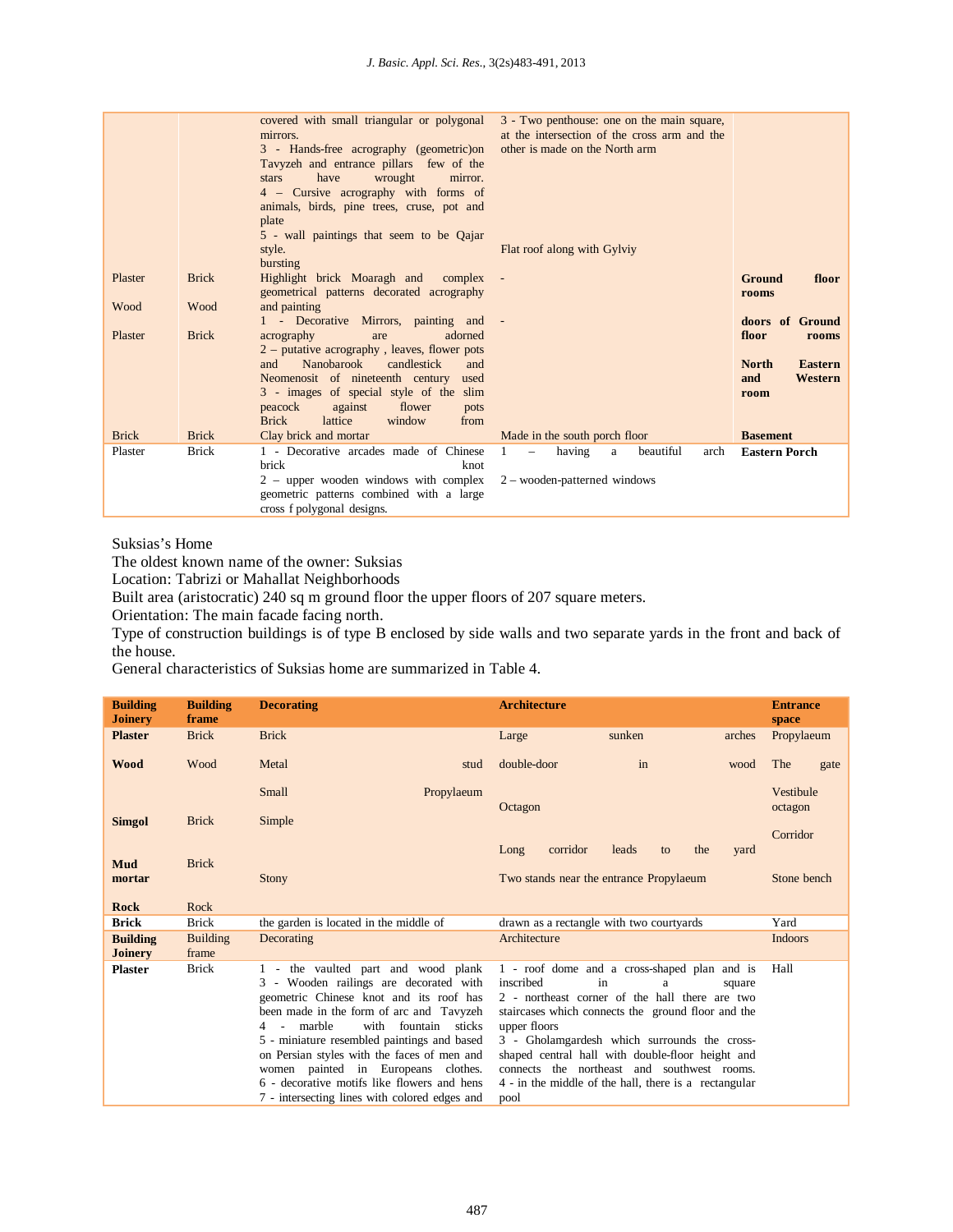| <b>Plaster</b><br><b>Plaster</b>  | <b>Brick</b><br><b>Brick</b> | gold-plated<br>acrography in the style of flower pot, stone,<br>cup, cursive, rock made in rectangular form<br>Wall<br>heaters   | 5.<br>arches<br>pillars<br>and<br>long<br>arches<br>6<br>cleaning<br>arches<br>and<br>arcs<br>Aligned with the main North - South axis in a long<br>rectangular shape and symmetric with the main<br>facade<br>Aligned with the main North - South in the width<br>of<br>the<br>rectangle<br>no basement | Southeast<br>room<br>Northwest<br>room |
|-----------------------------------|------------------------------|----------------------------------------------------------------------------------------------------------------------------------|----------------------------------------------------------------------------------------------------------------------------------------------------------------------------------------------------------------------------------------------------------------------------------------------------------|----------------------------------------|
| <b>Brick</b>                      | <b>Brick</b>                 |                                                                                                                                  |                                                                                                                                                                                                                                                                                                          | <b>Basement</b>                        |
| <b>Building</b><br><b>Joinery</b> | <b>Building</b><br>frame     | Decorating                                                                                                                       | Architecture                                                                                                                                                                                                                                                                                             | Semi-open<br>space.                    |
| <b>Plaster</b>                    | <b>Brick</b>                 | 1 - With two columns and wooden roof and<br>beams<br>3 - Porch wall paintings, influenced by<br>European art particularly Dutch. | 4/9<br>wide<br>meter<br>both<br>north<br>south bearing<br>and<br>beams<br>3 - Built-in front porch and horizontal stripes and<br>stripes)<br>pillars (vertical<br>become<br>to<br>smaller<br>surfaces.                                                                                                   | Porch                                  |

## C) Home of Sheykh-al-Islam

The building was from the early Qajar period and build by the order of Sheykh-al-Islam of the time who was high ranking Clergymen in Isfahan.

Home of Shaykh al-Sheikh is known as Tekye. Since the ancient time, this beautiful home has been used for the traditional mourning ceremony for Hazrat Seyyedolshohada.

Sheikh house is located in the historical context of the city's Landmarks such as the old square of Isfahan first core of the town and in the central region and the north side of the historic core of the city the address is Takhti intersection, Sheikh Jamaluddin Abd ol Razagh Street, Sheikhol-Islam alley. General features of this home are summarized in Table 5.

| <b>Building</b><br><b>Joinery</b>  | <b>Building</b><br>frame                     | <b>Decorating</b>                                                                                                                                                                                                                                                                                                                           | <b>Architecture</b>                                                                                                                                                                                                                                                                                                       | <b>Entrance</b><br>space                                                                                   |
|------------------------------------|----------------------------------------------|---------------------------------------------------------------------------------------------------------------------------------------------------------------------------------------------------------------------------------------------------------------------------------------------------------------------------------------------|---------------------------------------------------------------------------------------------------------------------------------------------------------------------------------------------------------------------------------------------------------------------------------------------------------------------------|------------------------------------------------------------------------------------------------------------|
| Plaster<br>Wood<br>Rock<br>Plaster | <b>Brick</b><br>Wood<br>Rock<br><b>Brick</b> | 1 - Acrography inspired by nature<br>2 - inscription over the entrance to<br>dates back to 1323 engraved with<br>Chinese<br>knot<br>3 - Arches decorated with paintings<br>decorated<br>acrography.<br>$4 -$<br>Steel and Kobe Steel Flower pitons<br>Small and big arches have gone with<br>green plaster - a simple scheme<br>implemented | 1 - A large curved arch<br>$2 - a$ decorative arch in the form of large arch<br>3 - The other side of the arch symmetrically<br>Arches within the correct distance from the<br>outside<br>edge<br>Two<br>platform<br>stone<br>Apart from around the four-door, attached to<br>regular<br>octagon<br>Currently no corridor | Propylaeum<br><b>Double</b><br><b>Door</b><br><b>Stone</b><br>bench<br><b>Vestibule</b><br><b>Corridor</b> |
| Plaster                            | <b>Brick</b>                                 | Various acrography decoration, mirror<br>work, Mogharnas                                                                                                                                                                                                                                                                                    | 1 - In the end of large pillared porch<br>2 - double rooms are located on either side of<br>alcove                                                                                                                                                                                                                        | alcove                                                                                                     |
| Plaster                            | <b>Brick</b>                                 | 1 - All decorations including burst,<br>Mogharnas<br>elegant<br>2 - plaster Chimney with detailed<br>acrography frame                                                                                                                                                                                                                       | All located in the face of the site and connected<br>to the front yard is fully                                                                                                                                                                                                                                           | Workshop<br>(room)<br>brocade weaving                                                                      |
| Plaster                            | <b>Brick</b>                                 | Free of trim due to missile                                                                                                                                                                                                                                                                                                                 | The building is located on the southern side                                                                                                                                                                                                                                                                              | Workshop<br>$(room)$ ,<br>Clay                                                                             |
| Plaster                            | <b>Brick</b>                                 | Relatively large skylight                                                                                                                                                                                                                                                                                                                   | Overlooking a small courtyard                                                                                                                                                                                                                                                                                             | <b>Mosaic workshop</b>                                                                                     |
| Plaster                            | <b>Brick</b>                                 | Mogharnas<br>elegant<br>1<br>$\overline{\phantom{a}}$<br>2 - lattice windows with plain and<br>colored glass                                                                                                                                                                                                                                | On the northern side of the building and<br>located on both sides of sash Forum                                                                                                                                                                                                                                           | <b>Propylaeum Room</b>                                                                                     |
| Plaster                            | <b>Brick</b>                                 | -Steep roofs of Moghamas<br>$1 \quad$<br>2 - There are a pool and a fountain in                                                                                                                                                                                                                                                             | 1 - The most important space of home is the<br>large columned porch in the middle of the                                                                                                                                                                                                                                  | Porch on the south<br>side<br>vard                                                                         |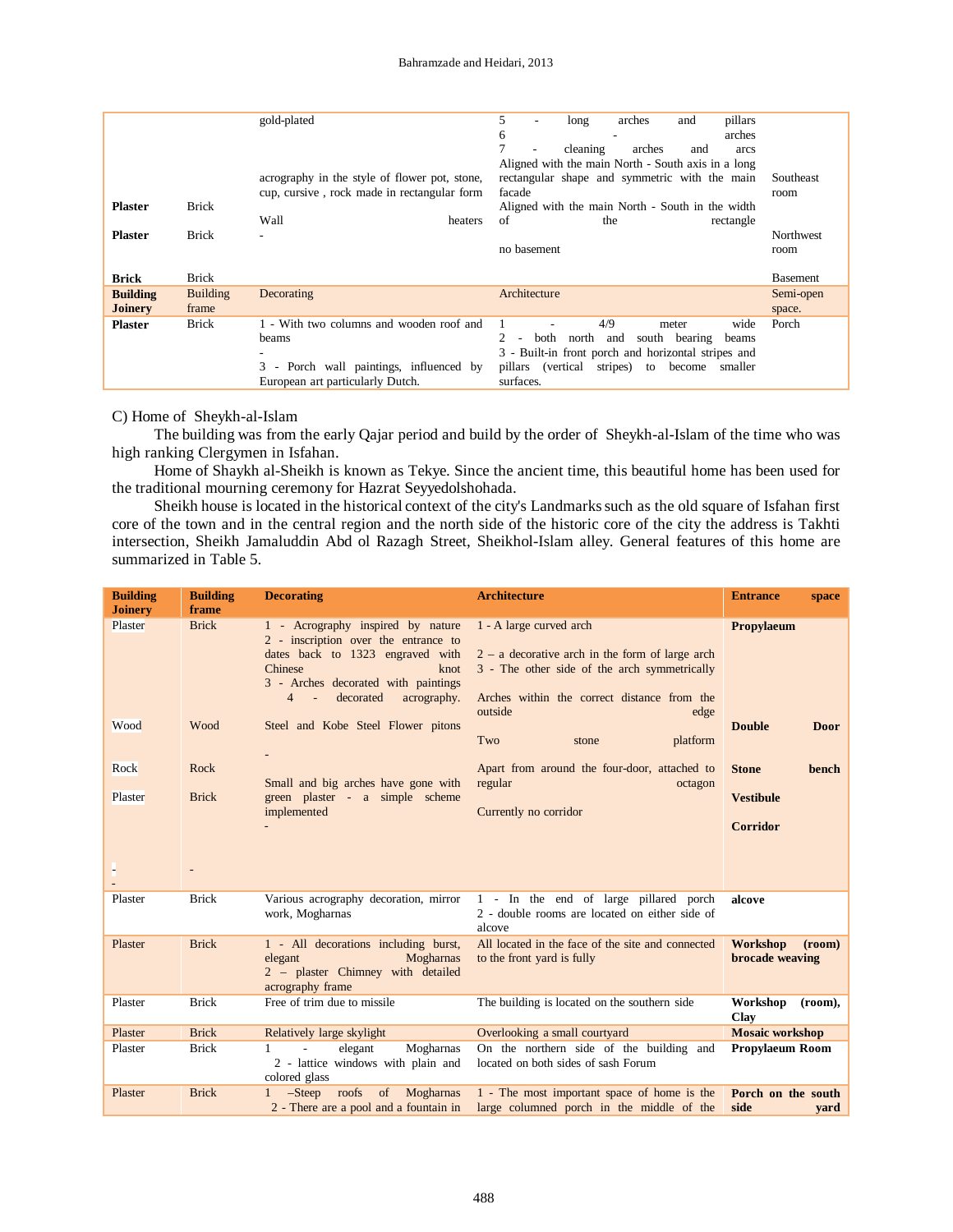#### *J. Basic. Appl. Sci. Res.*, 3(2s)483-491, 2013

|         |              | patio space.<br>3 - decorative painting of flower and 2<br>bushes<br>4 - wooden lattice windows with<br>stained glass and walls with painting       | side<br><sub>of</sub><br>the<br>south<br>yard<br>of<br>the<br>entrance<br>porch<br>large<br>$\blacksquare$<br>3 - There are two windows in the porch<br>Shallow porch located in the middle and two | West side porch of                                     |
|---------|--------------|-----------------------------------------------------------------------------------------------------------------------------------------------------|-----------------------------------------------------------------------------------------------------------------------------------------------------------------------------------------------------|--------------------------------------------------------|
| Plaster | <b>Brick</b> | and acrography                                                                                                                                      | rooms on the sides                                                                                                                                                                                  | the yard                                               |
| Rock    | Rock         | 1 - A relatively small pool in front of<br>Portico<br>North<br>the<br>2 - two gardens on both sides in the<br>made<br>of<br>octagon<br>form<br>were | Very large yard in its north and south, the main<br>built<br>spaces<br>A small yard is located in South West by a<br>narrow corridor to the main courtyard.<br>the northern and eastern side of the | The<br>main<br>courtyard<br>West<br>South<br>Courtyard |
| Rock    | Rock         | A water wells is located there.                                                                                                                     | courtyard is the Propylaeum and a hall                                                                                                                                                              |                                                        |

#### D) Home of Vasigh Ansari

The house with an area of 1400 square meters was built about 150 years ago during Qajar era.

Naseredin Shah's reign (1226 - 1274 AD - S / 12642 - 1213 AD - BC) and his son, ZeloSultan ruled over large parts of the Iranian territory, his minister "Alrkhan Myrzahbyb Moshirolmolk Ansari" constructed the house. Vasigh Home became well-known for his son's name Moshirolmolk "Myrzaasadollah Khan Wathiq" or "Colonel Wathiq Ansari". It was once the seat of Moshirolmolk and of his oldest son, Mirza Asadullah Khan who received it after his death. Vasigh Home is located in the historical context and among important monuments of Isfahan, such as, Atigh square (the Imam Ali square, central mosque and Naghshe-Jahan square).

### The general characteristic of Vasigh home are summarized in Table 6.

| $\circ$<br><b>Building</b><br><b>Joinery</b> | <b>Building</b><br>frame | <b>Decorating</b>                                                                              | <b>Architecture</b>                                                                           | <b>Entrance</b><br>space |
|----------------------------------------------|--------------------------|------------------------------------------------------------------------------------------------|-----------------------------------------------------------------------------------------------|--------------------------|
| Plaster                                      | <b>Brick</b>             | Simply<br>run                                                                                  | Simple<br>small<br>arch                                                                       | propylaeum<br>The<br>The |
| Wood                                         | Wood                     | Kobe<br><b>Steel</b><br>ring                                                                   | wooden<br>Double-door                                                                         | gate                     |
|                                              |                          |                                                                                                |                                                                                               | <b>Stone</b><br>bench    |
| Mud mortar                                   | <b>Brick</b>             | Simple                                                                                         | Corridor that leads to the courtyard and<br>the vestibule is in the opposite direction,       | <b>Corridor</b>          |
|                                              |                          |                                                                                                | shared<br>with<br>the adjoining<br>house<br>(demolished)                                      | <b>Vestibule</b>         |
| Plaster                                      | <b>Brick</b>             | 1 - flat roof with acrography of Mogharnas<br>below<br>in                                      | -it was in the Western<br>Front<br>$\mathbf{1}$<br>2 - alcove access via stairs and corridors | alcove                   |
| Colored                                      |                          | $2 - \text{bursting}$ on top of the door and<br>painting in red and gold lines on it decorated | either side of the sash and the crossing<br>takes place at corridor and porch                 |                          |
| glass<br>and<br>paint                        |                          | 3 - The relationship between the corners of<br>the room Mogharnas earrings adorn the           | 3 - at the top and bottom arches are made                                                     |                          |
|                                              |                          | sides of the upper windows of colored glass                                                    |                                                                                               | cafe                     |
|                                              | <b>Brick</b>             | and Chinese knot connection<br>Wallpaper decorations with beautiful and                        | 1 - With a flat and high roof in elevations<br>the western part of the arch and<br>of         |                          |
| Color<br>Wallpaper                           |                          | varied colors and patterns on the ceiling and<br>walls                                         | Tavyzeh<br>2 - its relationship with adjoining rooms                                          |                          |
|                                              | <b>Brick</b>             | cafe                                                                                           | of Tanbi-ha on the ground floor and the<br>first<br>floor<br>five-door<br>via                 |                          |
|                                              |                          | similar<br>Decorating<br>is<br>the<br>to                                                       |                                                                                               | South<br>Tanbi           |
| Color<br>Wallpaper                           | <b>Brick</b>             | lined<br>with<br>It<br>is<br>plain<br>plaster                                                  | Tanbi located in the Restaurants                                                              |                          |
| Plaster                                      |                          |                                                                                                | It has a way to the pool house                                                                | North<br>Tanbi           |
|                                              | <b>Brick</b>             | The windows are decorated with elegant                                                         | Located in the northwest corner of the                                                        |                          |
| Plaster                                      |                          | Chinese knot and provide catching light                                                        | height of three floors, the tallest porch of<br>the<br>house                                  | Pool<br>house            |
|                                              | <b>Brick</b>             | 1 - stucco decorations on the ceilings and<br>walls                                            | 1 - portions are located north face 2 - the                                                   |                          |
|                                              |                          | 2 -it has a beautiful three-door sash                                                          | height equivalent to one floor                                                                | crossed hall (sash       |
| Plaster                                      |                          | connected<br>to<br>the<br>yard                                                                 | $3 - it$ is between two smaller three-door<br>rooms                                           | room)                    |
|                                              | <b>Brick</b>             | Decoration is less                                                                             | 1 - The room is smaller and located on the                                                    | Three-door<br>two        |
| Plaster                                      |                          |                                                                                                | northern part and sides of the hall                                                           | rooms                    |
|                                              | <b>Brick</b>             |                                                                                                | 2 - Each of the rooms has a back-room<br>located<br>between                                   |                          |
|                                              |                          | Decorations<br>simple<br>are                                                                   | Both rooms and hall connected both the                                                        | <b>Closet</b>            |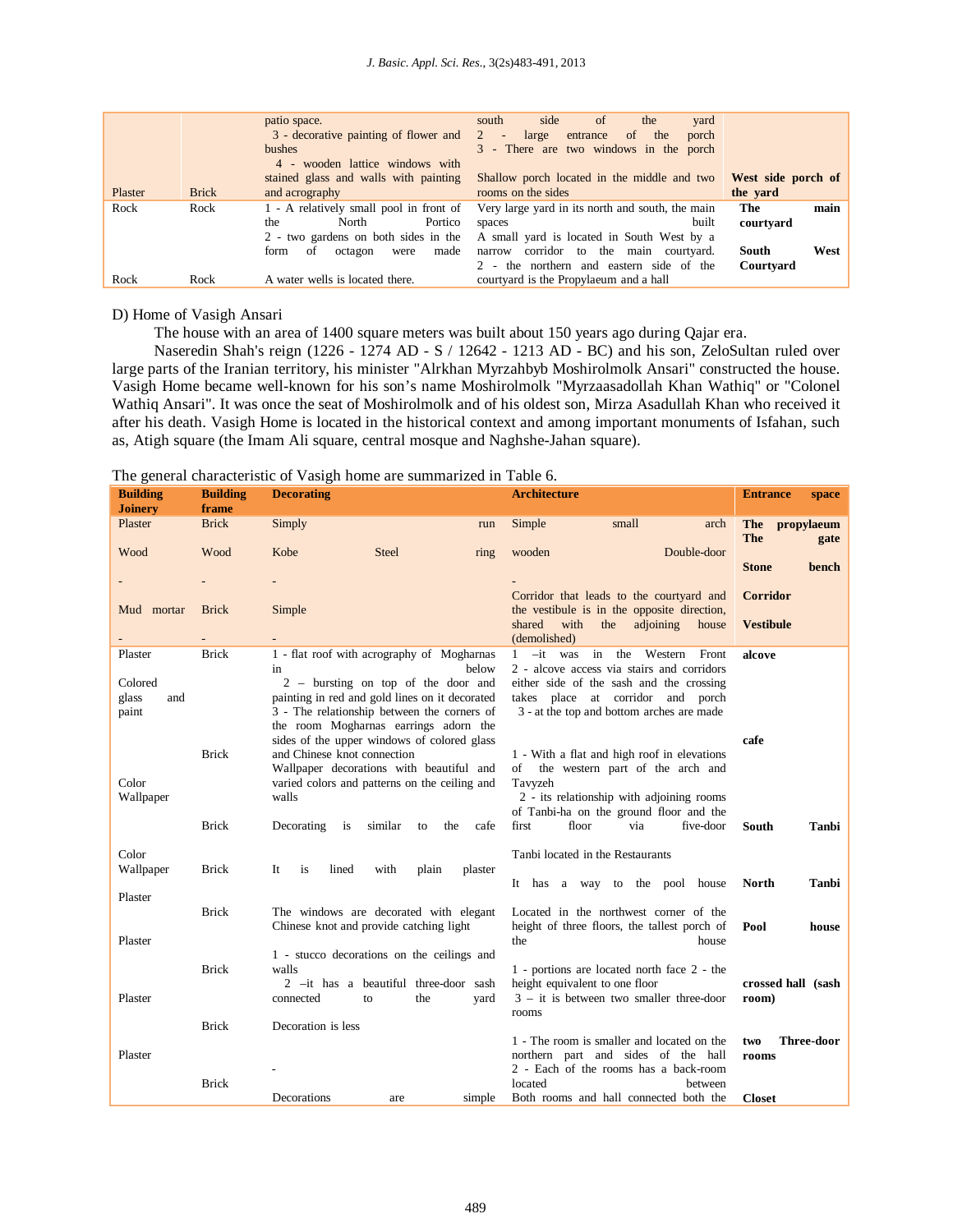| Plaster      | <b>Brick</b> |                                                                                                       | room and the anteroom                                                                                                                                       |                                                |
|--------------|--------------|-------------------------------------------------------------------------------------------------------|-------------------------------------------------------------------------------------------------------------------------------------------------------------|------------------------------------------------|
| Plaster      | <b>Brick</b> | Elegant and exquisite mirror work and<br>paintings decorated with stucco on the<br>ceilings and walls | 1 - Located on the south side 2- It is at the<br>ground floor<br>$3 - It$ is used in spring and summer.<br>the                                              | Hall<br>Three-door room                        |
| Plaster      |              |                                                                                                       | Located<br>south<br>side<br>on                                                                                                                              |                                                |
|              | -            |                                                                                                       | $1 - It$ is on the south side by the stairs to<br>the roof has been                                                                                         | <b>Terrace</b><br>and<br><b>Spring</b><br>room |
|              | <b>Brick</b> |                                                                                                       | - Located on the Eastern Front                                                                                                                              |                                                |
| Plaster      |              | The kitchen is decorated with mosaic tiles                                                            | 2 - Five-door room is in the middle of the                                                                                                                  |                                                |
|              | <b>Brick</b> |                                                                                                       | rooms on the two sides by anteroom<br>accessing the space between them is                                                                                   | <b>Five-door</b><br>bedroom with two           |
| Mosaic tiles |              |                                                                                                       | possible.<br>3 - The right room is the kitchen space,<br>like<br>a<br>water<br>tank<br>no basement                                                          | side<br>rooms<br><b>Basement</b>               |
| Rock         | Rock         | 1 - a stone pond with stone fountain and<br>in<br>front<br>$\alpha$<br>alcove<br>garden               | 1 - A rectangular yard is located at the<br>(introverted)<br>center                                                                                         | vard                                           |
| Rock         | Rock         | 2 - At the bottom of sawing stone carved<br>with geometric shapes and patterns of plant               | 2 - Shots inside the house and around the<br>yard                                                                                                           |                                                |
| <b>Brick</b> | <b>Brick</b> | 3 - on the top to prevent sun rays and rain<br>lion wooden heads were painted                         | $3 -$ Floor rug                                                                                                                                             |                                                |
|              |              |                                                                                                       | In the mini-porch located both sides of<br>alcove the entrance to alcove corridor<br>entrance is located on the western side,<br>overlooking the courtyard. | Mini--porch                                    |

Typology of houses in Isfahan in the Safavid and Qajar eras in the typology of home we face with extraversion, influenced by Islamic and Christian cultures which affected elements such as architectures, structures and decorative elements including the following:

The architecture of the clear sky and the broken sky lines, creating a broad forehead and the upper edge of the Iran using a semi-circular or crescent-shaped arc (dulcimer), magnifying the building by the interpretation of the sublime proportions (for the dominance of western culture), introducing pod room in the blind point, the symmetry in plan facade.

#### **Structure**

Use of the Arch and Tavyzeh minimizing the dimensions of clay and brick, popularization of conventional flat Haas roof inspired by the West.

Decorations:

Volumetric and Flat: geometric decorations inspired by the West, much work with the sash and popularization of wallpapers, posters, photos, acrography for columns and column with Western perspective, the operation of the water inside the house, painting, influenced by Zand and Dutch and human and plant motifs.

The main materials used in Isfahan's homes are mud and bricks considering the climates availability. In the exploration of buildings, all four buildings are situated in a historical site of the city and three monuments of (Martha peters, Suksias or Sheikh) were built on Climate axis north - south and, only Ansari Wathiq building was built along the East and West.

The two homes of Safavid dynasty has a cross-shaped center, shining with more decorations. Martha Peters' house has a basement and also there are no stairs to access the upper floors. Just in Martha Peters' home, there are paintings on canvas that today only the frames are remained and in the building of Sukias, portrait of men and women can be seen in the European style.

Ansari Wathiq has just European-style wallpapers. In all houses, there are decorations, paintings, mirror work, Mqrnyz and ... They are different just in details. A kind of symmetry is seen in plan and façade in all Safavid homes. Martha Peter's home has one yard while the Suksias has two yards, both are free of maintenance. Homes of Vasigh Ansari and Sheikhol-Islam are both introverted type.

Decorations of buildings were flat and bulky and influenced by western art and eventually, it has developed toward flat style. According to the analysis of plans, the majority of buildings were aimed at purposeful spaces, avoiding idleness, the people-like, golden properties and fitness and the area was generally peerage.